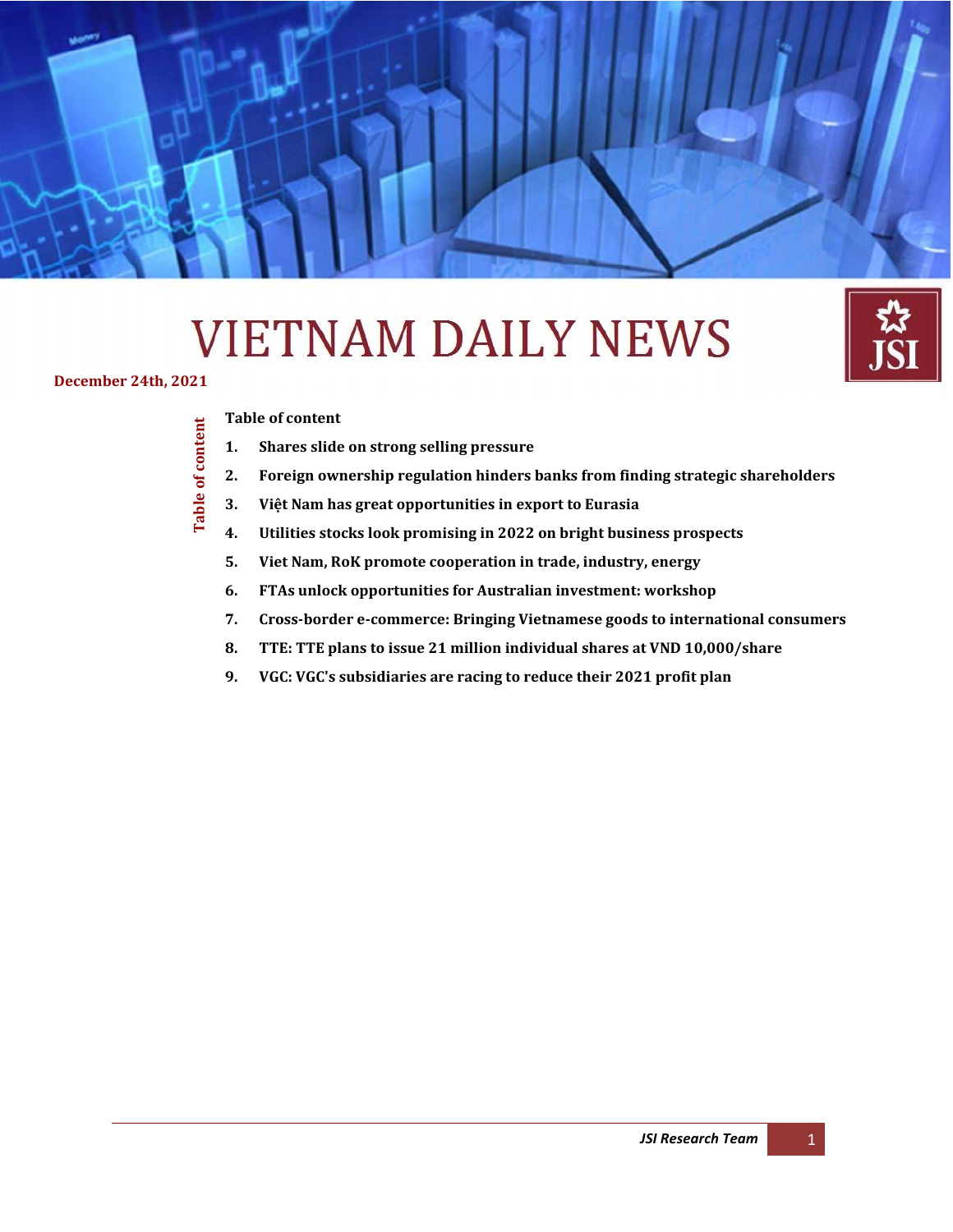# **Market Analysis**

## <span id="page-1-0"></span>**1. Shares slide on strong selling pressure**

Vietnamese stocks slipped on Thursday, with banking and securities shares extending falls and steel stocks tumbling, pressuring the indices amid a strong selling force.

On the Ho Chi Minh Stock Exchange (HoSE), the market benchmark VN-Index plunged 1.40 per cent to end Thursday at 1,456.96 points.

It had inched down 0.07 per cent to close Wednesday at 1,477.67 points.

The market's breadth was negative with 141 gainers and 335 losers.

Liquidity hit a new record with a massive 1.36 billion shares traded on the southern bourse, worth nearly VND45.6 trillion (US\$2 billion).

The VN30-Index, tracking the 30 biggest stocks on HoSE, lost 1.78 per cent to end at 1,477.37 points. Twenty-two out of 30 stocks in the VN30 basket posted losses, while four increased.

Banking and securities stock performed poorly with many losers such as Military Bank (MBB), Asia Commercial Bank (ACB), Bank for Investment and Development of Vietnam (BID), VPBank (VPB), Sacombank (STB), Vietcombank (VCB), Tien Phong Bank (TPB), Techcombank (TCB), SSI Securities Inc (SSI), FPT Securities Joint Stock Company (FTS), Ho Chi Minh City Securities Corporation (HCM), Viet Capital Incorporation (VCI), SSI Securities Incorporation (SSI), Agribank Securities

Corporation (AGR) and APG Securities Joint Stock Company (APG).

Pillar stocks in the steel group also lost ground, including Hoa Phat Group (HPG) and Hoa Sen Group (HSG).

Petroleum stocks attracted strong cash flow as a series of stocks in the group gained ground, such as Viet Nam National Petroleum Group (PLX), PVPower (POW), PetroVietnam Gas JSC (GAS), PetroVietnam Drilling & Well Services Corporation (PVD), PV OIL (OIL), Binh Son Refinery (BSR) and PetroVietnam Technical Services Corporation (PVS).

Nineteen out of 25 sector indices on the stock market posted losses, including securities, IT, retail, banking, rubber production, construction materials, logistics, healthcare, food and beverage, real estate, insurance and seafood production and wholesale.

On the other side, gainers were agriculture, oil and gas and construction.

On the Ha Noi Stock Exchange (HNX), the HNX-Index lost 2.32 per cent to end Thursday at 442.61 points.

During the session, investors poured over VND4.5 trillion into the market, equivalent to a trading volume of 162 million shares.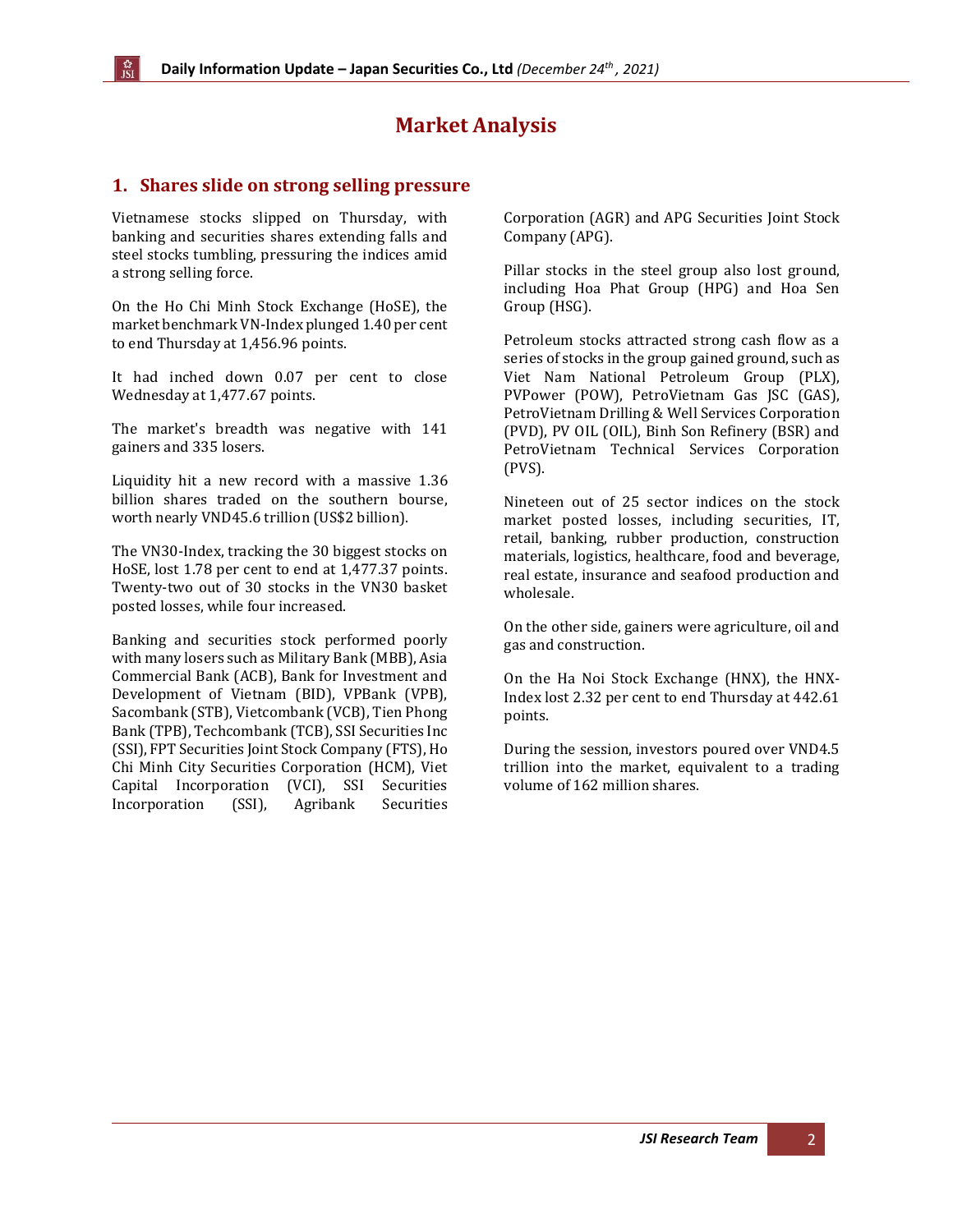# **Macro & Policies**

# <span id="page-2-0"></span>**2. Foreign ownership regulation hinders banks from finding strategic shareholders**

Many banks expect the participation of foreign strategic shareholders will help them increase capital and improve governance capacity and competitiveness, but the current regulations on foreign ownership ratio are making it difficult, according to experts.

Under the current regulations on foreign investors buying shares of Vietnamese banks, the total share ownership rate of foreign investors must not exceed 30 per cent of the charter capital of a bank.

According to Nguyen Thi Hong Minh, director of the Central Institute for Economic Management (CIEM), an increase of the share ownership ratio for foreign investors will bring more hope to commercial banks in attracting more foreign capital and having access to better governance and technologies.

Nguyen Anh Duong, head of the CIEM's Research Division, said the increase of the foreign ownership ratio in banks can bring many benefits such as improving the ability for local banks to meet Basel II standards, helping Viet Nam to meet its commitments on the foreign ownership rate in free trade agreements (FTAs), especially in the EU-Viet Nam Free Trade Agreement (EVFTA) and increasing the ability to attract investment and finding strategic investors.

Sharing the same view, Nguyen Quoc Hung, general secretary of the Vietnam Banks Association (VNBA), said in the current context, it is necessary to increase the foreign ownership ratio in banks as banks have

demand for increasing capital to restructure in association with handling bad debts.

According to Hung, limiting the room for foreign investors at 30 per cent also affects the opportunities for mergers and acquisitions in Viet Nam and makes the country's M&A market less developed. Meanwhile, the restriction has caused banks to miss development opportunities due to a shortage of capital while foreign investors are a large capital supply channel.

As of June 30 this year, 11 Vietnamese banks had foreign institutional shareholders who owned more than 15 per cent of their charter capital and five other banks had a rate at more than 25 per cent, Hung said.

Can Van Luc, chief economist of the Bank for Investment and Development of Vietnam (BIDV), said it is the right time to increase the foreign ownership ratio as the pressure to increase capital of the banking industry remained high.

According to Luc, within the last decade, the average growth rate of total assets of the banking system was 10-12 per cent per year while lending also increased 14 per cent per year on average.

With the growth, banks are forced to increase capital to ensure their capital adequacy ratio (CAR) to meet regulations of the State Bank of Vietnam, he said, adding reputable rating agencies will base on that to assess credit ratings, which helps raise the attractiveness in the banking industry.

# <span id="page-2-1"></span>**3. Việt Nam has great opportunities in export to Eurasia**

The Eurasian market is now considered a potential export market for Viet Nam's goods, according to an expert from the Ministry of Industry and Trade.

The Europe-America Market Department under the Ministry of Industry and Trade organised a trade cooperation forum with Eurasian partners in 2021 on Wednesday in Ha Noi to support the Vietnamese business community to overcome difficulties, increase exports of goods, and expand export markets in the context of the COVID-19 pandemic.

Speaking at the event, department director Ta Hoang Linh described Eurasia as a huge market with 28 countries which are home to a population of over 410 million people and a gross domestic product of over US\$3.3 trillion.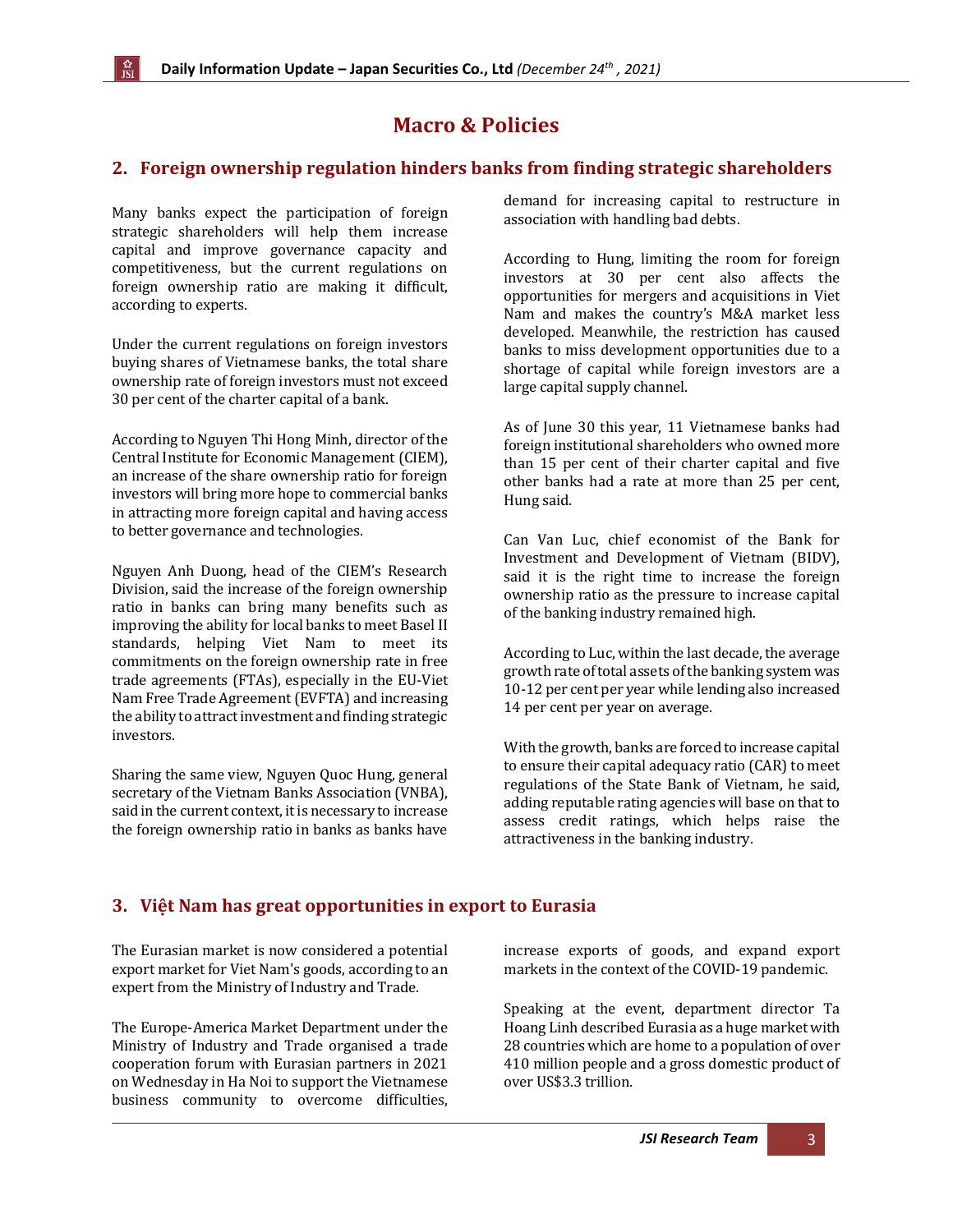Despite the COVID-19 pandemic, two-way trade between Viet Nam and Eurasia still hit \$12.7 billion in 11 months of this year, up 13.1 per cent annually. Of the figure, \$8.6 billion was Viet Nam's exports which remained modest compared to their import demand of more than \$1.34 trillion, or only 0.66 per cent of the market share, showing that room for Viet Nam's exports remains huge.

As of late November, 18 out of 28 regional countries invested in 319 projects worth nearly \$1.78 billion in Viet Nam, or 0.44 per cent of the total foreign direct investment in the country.

Meanwhile, Viet Nam poured around \$2.82 billion in 37 projects in nine regional nations as of late September. Russia was the biggest recipient of Vietnamese investment with 15 projects valued at \$2.8 billion.

According to Linh, Viet Nam and Eurasian countries have established solid institutions and frameworks as the foundation for the development of bilateral cooperation.

They include the Viet Nam-Eurasian Economic Union Free Trade Agreement (VN-EAEU FTA); the EU-Viet Nam Free Trade Agreement (EVFTA); Investment Protection Agreement between Viet Nam and the EU (EVIPA); and the Bilateral Economic Cooperation Consultation Mechanism. Vietnamese enterprises and enterprises of Eurasian countries could promote cooperation in the fields of economy, trade and investment based on those.

In addition, bilateral trade relations between Viet Nam and Eurasian countries are constantly being developed.

At the forum, several speakers shared information about the Asia-Europe international railway route. Goods are transported by rail from Viet Nam connecting to the Eurasian Railway via China to Central Asian countries (Kazakhstan, Tajikistan), Russia and European countries.

In the context of increasing costs of marine freight and air transport, rail transport is becoming more and more attractive because it has a shorter transport time than shipping, reasonable cost for higher quantity of goods and safety.

Therefore, transporting goods through the Asia-Europe railway has become one of the suitable options for import-export businesses of Viet Nam and other countries in this region.

They also pointed out the benefit of goods transportation via seaports in Eastern Europe such as Slovenia, Bulgaria and Romania and shared information about e-commerce sites in these markets to help Vietnamese firms seek export opportunities.

Questions regarding foreign countries' import and investment attraction policies were answered at the event. Market demands and opportunities from free trade agreements were also updated.

Linh affirmed that the ministry will continue partnering with business community to boost trade and investment activities between Viet Nam and Europe-America and Asia-Europe in particular.

# <span id="page-3-0"></span>**4. Utilities stocks look promising in 2022 on bright business prospects**

The outlook of coal-fired power and renewable energy groups in 2022 is positive, especially coalfired power plants in the north as they may benefit from water shortages in the coming months.

In a recent report, Agriseco Research said that the output growth of the electricity industry in 2021 will slow down due to the impact of COVID-19 and the prolonged social distancing in many key economic regions.

The electricity output of the whole system in the first nine months of the year was estimated at 213 billion kWh, up 3.3 per cent over last year. However, in the third quarter, the output decreased by 7 per cent compared to the second quarter.

It is reasonable as normally the annual growth of electricity production in Viet Nam is about 1.5 - 2 times higher than GDP growth. Accordingly, with a GDP growth target of 6 - 6.5 per cent in 2022 and a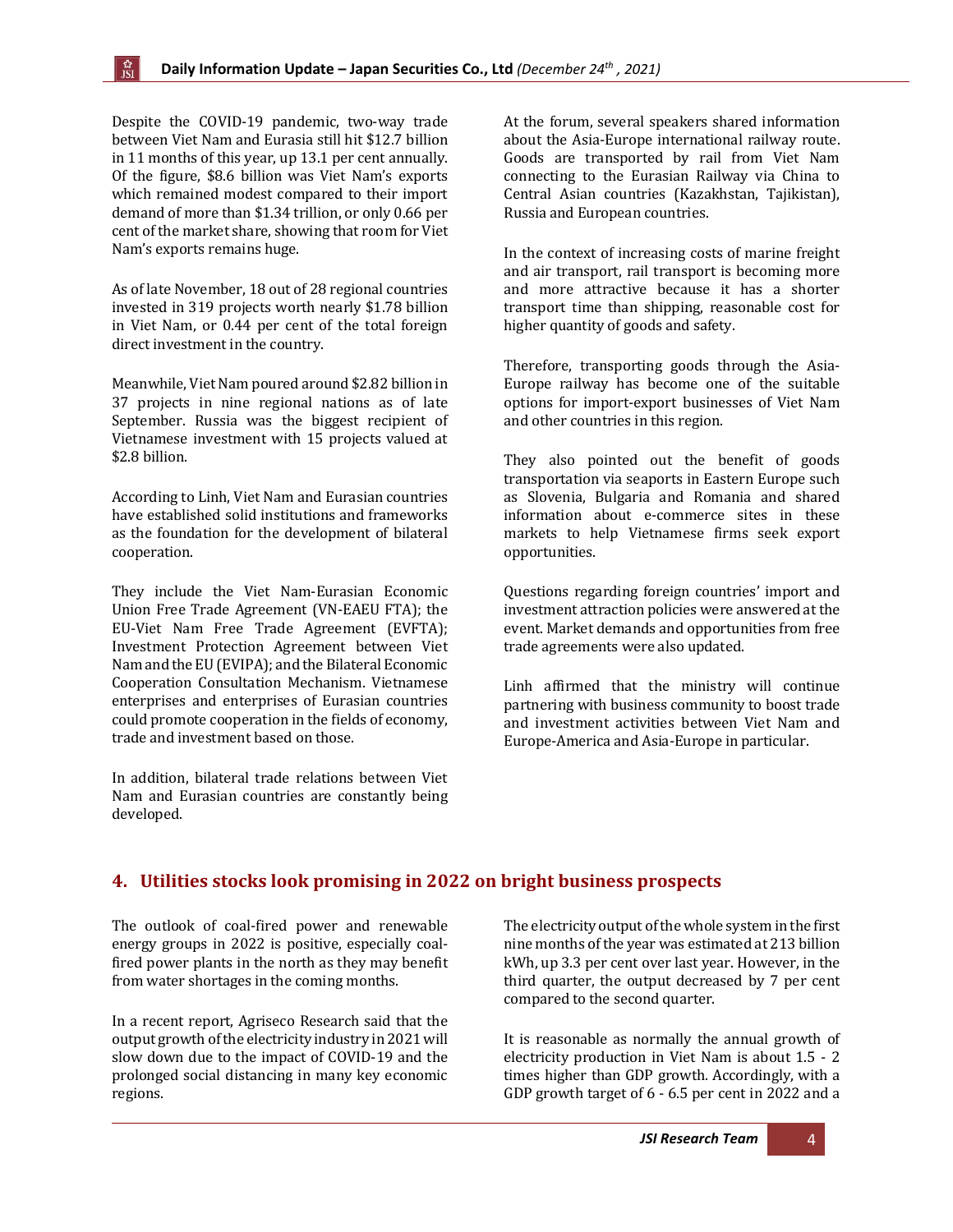low base of 2021, Agriseco Research expects the power industry to return to double-digit growth next year.

#### **Favourable hydrological factors**

The report showed that the prospect of coal-fired power and renewable energy groups in 2022 is positive. Of which, coal-fired power plants in the north may benefit from the water shortage in the coming months and the slower growth in power generation compared to the growth in load.

Besides, in the medium and long term, gas-fired power and renewable energy groups are expected to gradually replace traditional energy sources such as coal and hydroelectricity.

The draft of Power Plan VIII has opened up new opportunities for the electricity industry in general and power sources in particular. Of which, small hydroelectricity power plants with an additional capacity of about 6,000 MW will be in focus because larger-scale projects have almost reached their full capacity.

Coal-fired power and gas-fired power (gas turbine engine) plants will also play a key role until 2030 due to the advantage of easy selection of plant locations close to areas with high load demand, especially in the north.

#### **Renewable energy segment**

For the renewable energy segment, it is expected to replace traditional energy with the largest proportion in 2045. Thanks to the incentives on electricity generation prices, the solar power capacity has reached 16,500 MW, accounting for 25 per cent of the system capacity.

Meanwhile, wind power is at the beginning of the development period as its installed capacity still has 7,000 MW left by 2025, with the compounded annual growth rate (CAGR) of 30 per cent.

Therefore, in the 2022-23 period, Agriseco Research believes that wind power will still receive incentives to achieve the growth target.

Moreover, the net life cycle costs of renewable energy projects are also in a strong downtrend. Solar projects' installation costs that account for the majority with over 50 per cent of the total cost of a renewable energy project fell by 7 per cent, while that of offshore wind projects dropped 9 per cent and onshore wind power projects decreased by 13 per cent.

The declines were driven by the application of technology and price competition among turbine and solar panel suppliers in the world, Agriseco said.

Hence, the cost of installing solar and onshore wind projects may be cheaper than coal-fired power in the next few years when the equipment market is gradually saturated. The trend will ensure profit margins for investors in new projects when the price mechanism gradually shifts from the fixed incentive to the bidding mechanism.

#### **Potential gas-fired power segment**

In the gas-fired power segment, factories are now taking advantage of cheap domestic gas fields, which are gradually running out. Agriseco Research believes that gas-fired power will play an important role in the power plan in the northern region, especially amid limited coal-fired power development.

Currently, liquefied natural gas (LNG) storage facilities are being built across the country, including in Quang Ninh, Hai Phong and Thanh Hoa areas.

However, the report noted that unlike renewable energy projects, a gas-fired power project usually has a large capacity and requires huge investment capital.

Therefore, gas-fired power projects often need more time to look for investors and capital arrangement, especially projects without government guarantees.

Agriseco believes that this will be a big barrier for gas-fired power projects to complete the operation schedule, and get consensus on the electricity price in the power purchases agreement (PPA) with Viet Nam Electricity (EVN).

Agriseco Research also said that utilities stock prices, in general, are quite attractive compared to the market valuation, with healthy financial situation and regular dividends. So they are suitable for long-term holding, the company added.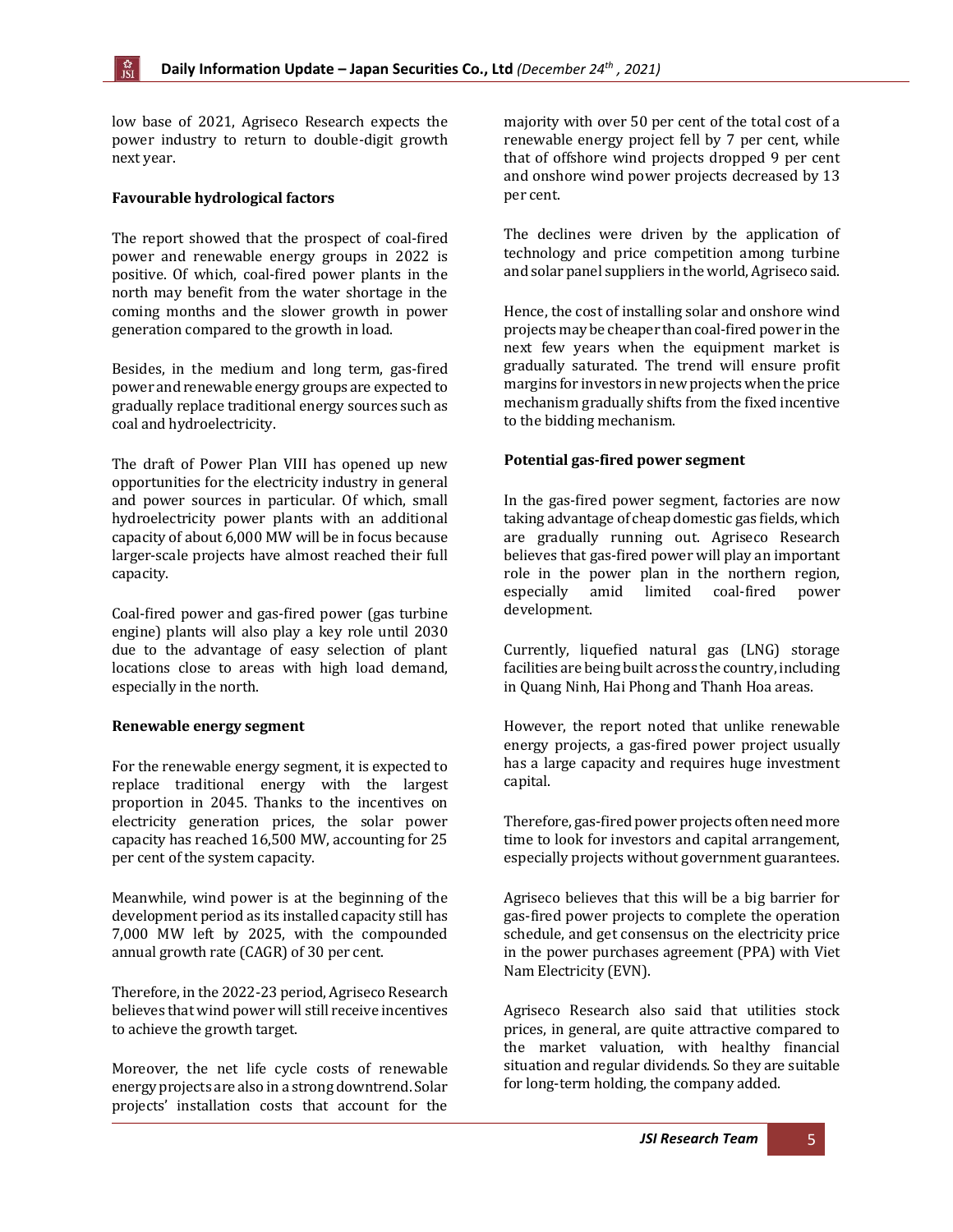# <span id="page-5-0"></span>**5. Viet Nam, RoK promote cooperation in trade, industry, energy**

South Korean businesses should pour more capital to fully tap Viet Nam's 100-million-strong market and gradually access the ASEAN market of 600 million as well as other markets which have signed free trade agreements (FTAs) with Viet Nam, said a Vietnamese official.

Minister of Industry and Trade Nguyen Hong Dien made the statement at the Viet Nam-RoK business seminar that took place in Seoul, South Korea on Wednesday.

The event was held by the Vietnamese Ministry of Industry and Trade, in collaboration with the Republic of Korea (RoK)'s Ministry of Trade, Industry and Energy and the Korea Trade-Investment Promotion Agency (KOTRA).

Dien said that since the establishment of their diplomatic ties in 1992, Viet Nam and the RoK have enjoyed the best-ever development stage of their relations. The RoK is Viet Nam's third biggest trade partner and largest investor with over 9,000 projects.

He said that Korean groups and businesses have made important contributions to boosting export growth and trade surplus of Viet Nam.

Chang Sang-hyun from KOTRA said that Viet Nam is one of the important destinations of Korean investors.

An increase of Korean investment in Viet Nam amid the complicated developments of the COVID-19 pandemic has shown their trust in the country's business and investment environment, he stressed.

At the event, RoK enterprises proposed the Vietnamese Government and Ministry of Industry and Trade help untie difficulties in entry and ground clearance, and create more favourable conditions for them, especially in the fields of energy, chemicals and textile and dyeing.

They expressed their confidence in Viet Nam's potential and development, hoping to expand their investment in the future.

Meanwhile, Vietnamese firms showed their hope to strengthen cooperation with Korean partners in clean energy, recycling materials and chemicals, and get engaged in their production chains in the field of support industries.

Concluding the seminar, Minister Dien said that the Vietnamese Government and the Ministry of Industry and Trade have consistently supported and created favourable conditions for domestic and foreign investors, including those from the RoK, to continue expanding their investment and business activities in Viet Nam as well as supporting Vietnamese firms to deepen cooperation with Korean partners.

#### **Trade in apparel, footwear**

RoK is the largest investor in the textile - garment and leather - footwear industries of Viet Nam, which holds considerable chances to boost the export of these commodities to the Northeast Asian market.

During the webinar and online business matching on connecting Viet Nam - Korea businesses in the fields of textile, leather and shoes held in Ha Noi on Tuesday, Deputy Director of the Viet Nam Trade Promotion Agency Le Hoang Tai said the RoK is currently one of the leading economic partners of Viet Nam, ranking first in foreign direct investment and third in trade with the latter last year.

Bilateral trade reached US\$63 billion in the first 10 months of 2021, up 17.6 per cent year on year. That included \$17.9 billion of Vietnamese exports, rising 11.5 per cent.

Viet Nam shipped \$26.9 billion worth of textile garment and \$14.24 billion worth of leather footwear products to the RoK during the period. The full-year figures are forecast to hit \$33.9 billion and \$18.52 billion, respectively, according to Tai.

Kyoung Don Kim, head of the investment promotion division at the KOTRA Office in Ha Noi, noted his country is the biggest investor in the textile garment industry in Viet Nam, which in turn is the second trade partner of the RoK in this sector.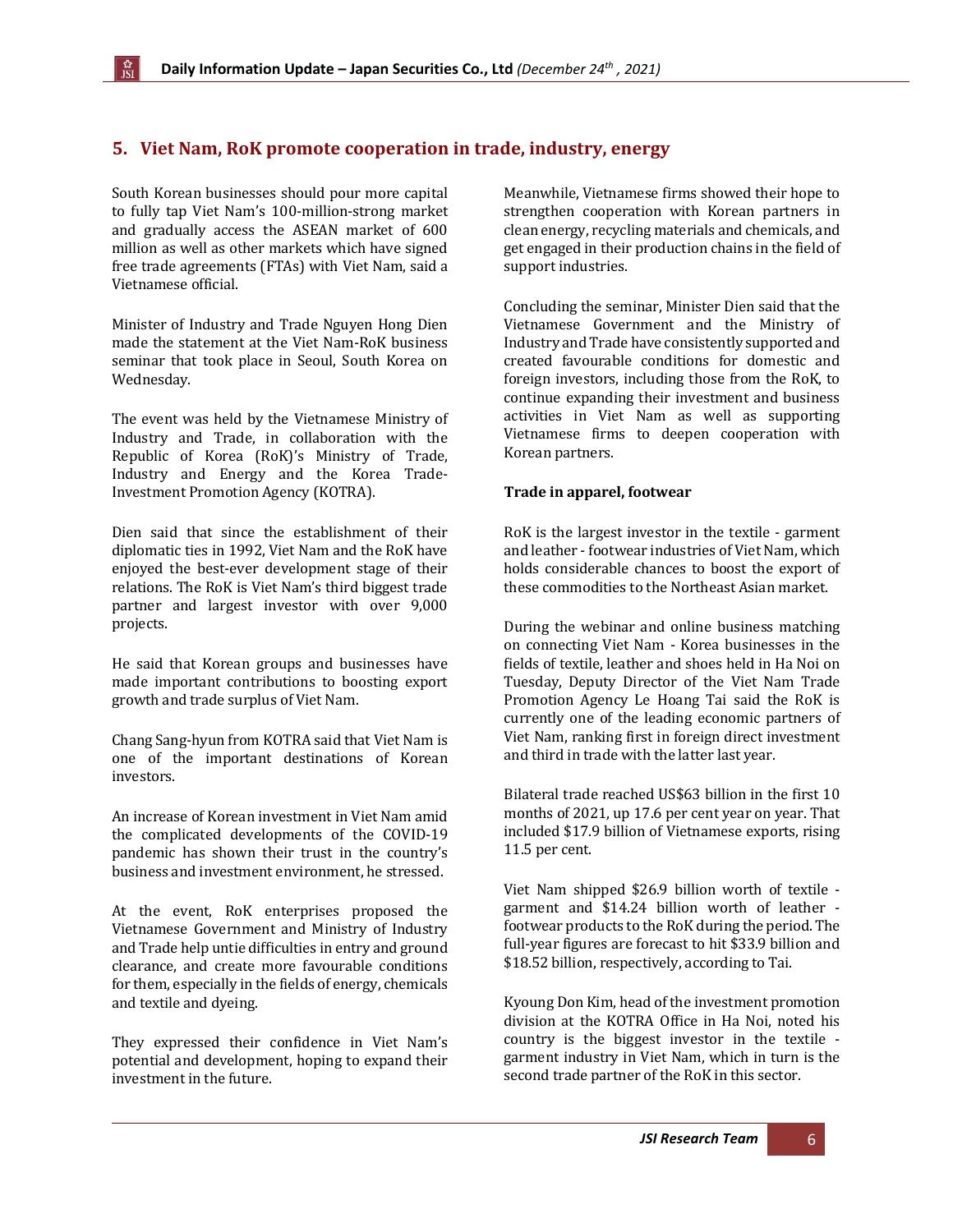Vice Chairman of the Viet Nam Textile & Apparel Association (VITAS) Truong Van Cam expressed his hope that the RoK will invest more in the local industry, especially in material production and design, so as to benefit from preferential treatment under free trade agreements.

For her part, Phan Thi Thanh Xuan, Vice Chairwoman and Secretary General of the Viet Nam Leather, Footwear and Handbag Association (LEFASO), said the country is the second biggest exporter of leather - footwear products in the world, with about \$20 billion in revenue, following China. There are nearly 2,000 enterprises in this sector, and they engage in all production steps. Meanwhile, the RoK is one of the five main export markets of this industry.

Given this, Vietnamese businesses have relatively big opportunities to cooperate with Korean importers to boost exports, she added.

## <span id="page-6-0"></span>**6. FTAs unlock opportunities for Australian investment: workshop**

Australia's investment in Việt Nam would grow further thanks to free trade agreements (FTAs), heard a workshop held virtually in Hà Nội on Wednesday.

The Australian investment in the Southeast Asian nation now remains modest, said Nguyễn Thị Thu Trang, Director of the Việt Nam Chamber of Commerce and Industry (VCCI)'s Centre for WTO and Economic Integration, citing statistics by the Ministry of Planning and Investment's Foreign Investment Agency as showing that by November 2021, Australia had 545 projects worth US\$1.94 million in Việt Nam.

The capital accounts for only 0.5 per cent of the total FDI poured into Việt Nam, ranking Australia 19th among countries and territories investing in Việt Nam, she added.

However, Trang said, the two countries share three FTAs, including two new-generation ones, namely the Comprehensive and Progressive Agreement for Trans-Pacific Partnership (CPTPP) and the Regional Comprehensive Economic Partnership (RCEP).

The three deals, together with 12 others to which Việt Nam is a signatory, would help to unlock opportunities to attract more Australian investors, she stressed.

Australian Ambassador Charles Thursby-Pelham said Việt Nam and Australia have officially announced their enhanced economic engagement strategy, with the aim of doubling investment and becoming top ten trading partners.

To make use of the opportunities, Việt Nam should study and address problems hindering Australian businesses to land their investments in the country, he said.

He also suggested Việt Nam comprehensively reform the public sector, regularly review local legal regulations, and fulfil international commitments to investment and creating a fair, transparent business environment for foreign investors, including those from Australia.

Nguyễn Ánh Dương, Director of the Department for General Economic Issues and Integration Studies at the Central Institute for Economic Management (CIEM), said Việt Nam should learn from international experience in foreign investment attraction.

For example, Việt Nam can call for more investments in healthcare and digital technology, and push ahead with digital transformation in investment promotion amid the COVID-19 pandemic, he continued.

Phùng Thị Lan Phương, from the Centre for WTO and Economic Integration, emphasised the need to boost connectivity between Australia's FDI firms and their Vietnamese partners, saying the Vietnamese Government and localities should play a more active role in this regard.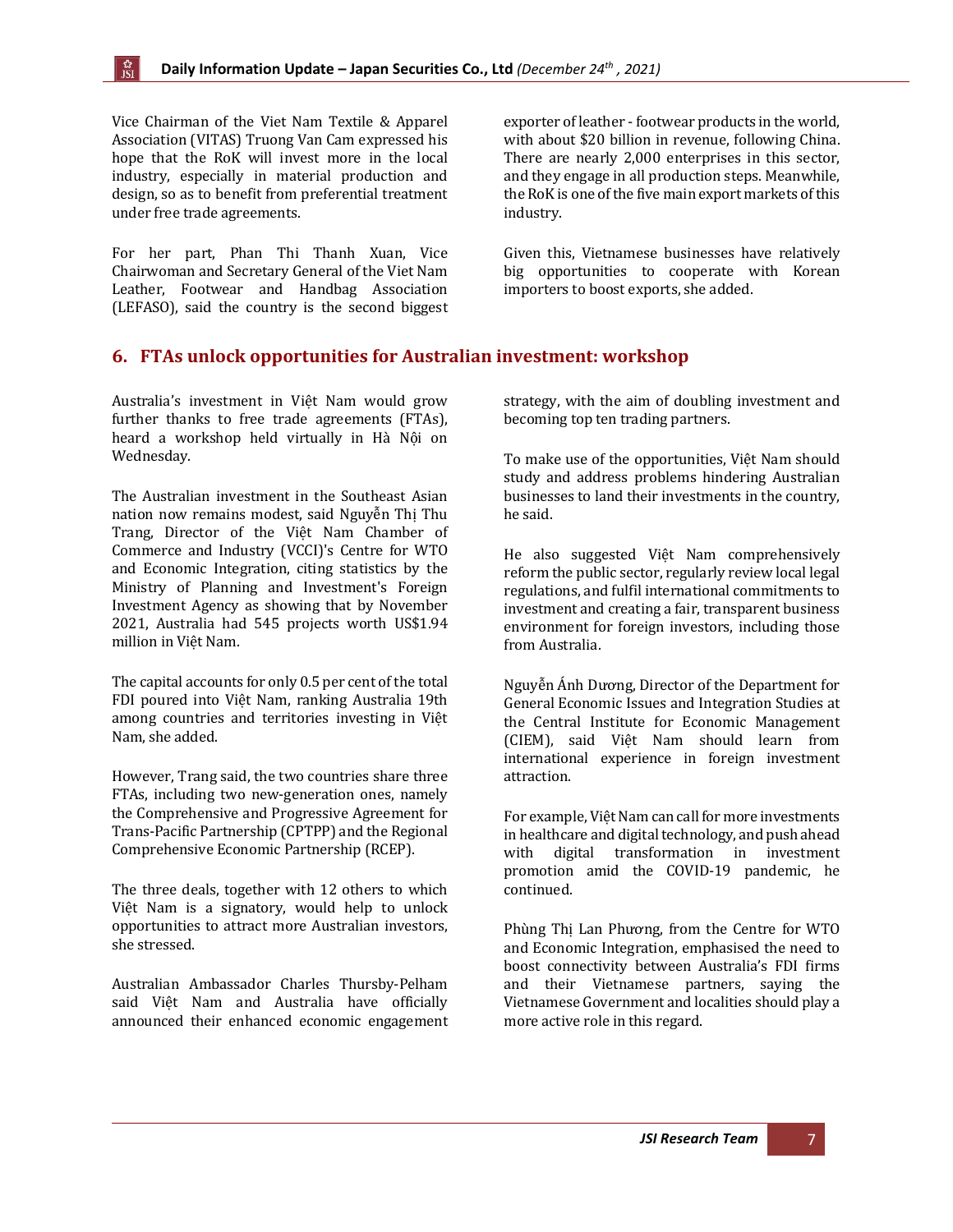# <span id="page-7-0"></span>**7. Cross-border e-commerce: Bringing Vietnamese goods to international consumers**

In the context of the COVID-19 pandemic, crossborder e-commerce channel is opening a 'green stream' to bring Vietnamese goods to the world, unlocking the potential of a new sales channel in international trade and contributing to development of the Vietnamese digital economy.

Cross-border e-commerce is becoming a good solution for export businesses to maintain business operations and develop sustainably.

It is also a new opportunity to help e-commerce models gradually associate with import and export activities, becoming a new export channel, supplementing traditional export channels and expanding the customer base.

Not missing this trend, the Government issued Decision No 645/QD-TTg dated May 15 last year, approving the National E-commerce Development Master Plan for 2021-2025.

One of its key components is promoting an ecommerce application to support key export industries and expand consumption of domestic goods and promote e-commerce development in numerous localities.

These include building national pavilions on some of the world's major e-commerce platforms, organising Vietnamese stalls that gather prestigious brands with highly localised content recognised by Vietnamese government and State management agencies, and enhancing major e-commerce platforms for Viet Nam and the world.

Domestically, the positive signals from "Viet Nam Online Store" have provided a solid foundation for building a programme to bring Vietnamese goods to foreign markets through cross-border e-commerce.

In particular, the successful pilot export of Bac Giang lychees through the cross-border e-commerce channel co-operated by the Viet Nam E-commerce and Digital Economy Agency (iDEA), Ministry of Industry and Trade, and Viettel Post in this year's lychee crop marked an important milestone for Viet Nam's e-commerce industry in bringing high-quality

fresh agricultural products to foreign markets with strict international standards.

Following that success, iDEA held a press conference to announce the programme "Viet Nam National Pavilion" on the Chinese JD.com e-commerce platform at the end of last month.

The JD platform is the second largest e-commerce company in China, following Alibaba.

The national pavilion symbolises Vietnamese products, and is the first Vietnamese goods space on an international e-commerce platform and in China.

To operate the pavilion, Viettel Post accompanies iDEA in supporting manufacturing and exporting enterprises as well as operation and logistics and consulting in foreign markets, such as China, Japan, the EU and the US.

Accordingly, Vietnamese exporters participating in the pavilion will receive support with the operations, logistics, financial support and image promotion rights in import countries.

Thus, cross-border e-commerce not only creates opportunities and helps large enterprises, but is a great opportunity for small businesses, cooperatives and individual business households to do business as well as access foreign businesses in the fastest way possible.

The Viet Nam E-commerce and Digital Economy Agency said that it would take on the role of a focal point to support Vietnamese businesses in organising the distribution of goods, firstly in the Chinese market, in a methodical, organised and effective manner on overseas e-commerce platforms.

However, each import market has its own legal regulations and characteristics in importing and consuming goods.

Therefore, based on specific studies for each market, iDEA will build appropriate cross-border ecommerce models to orient export businesses;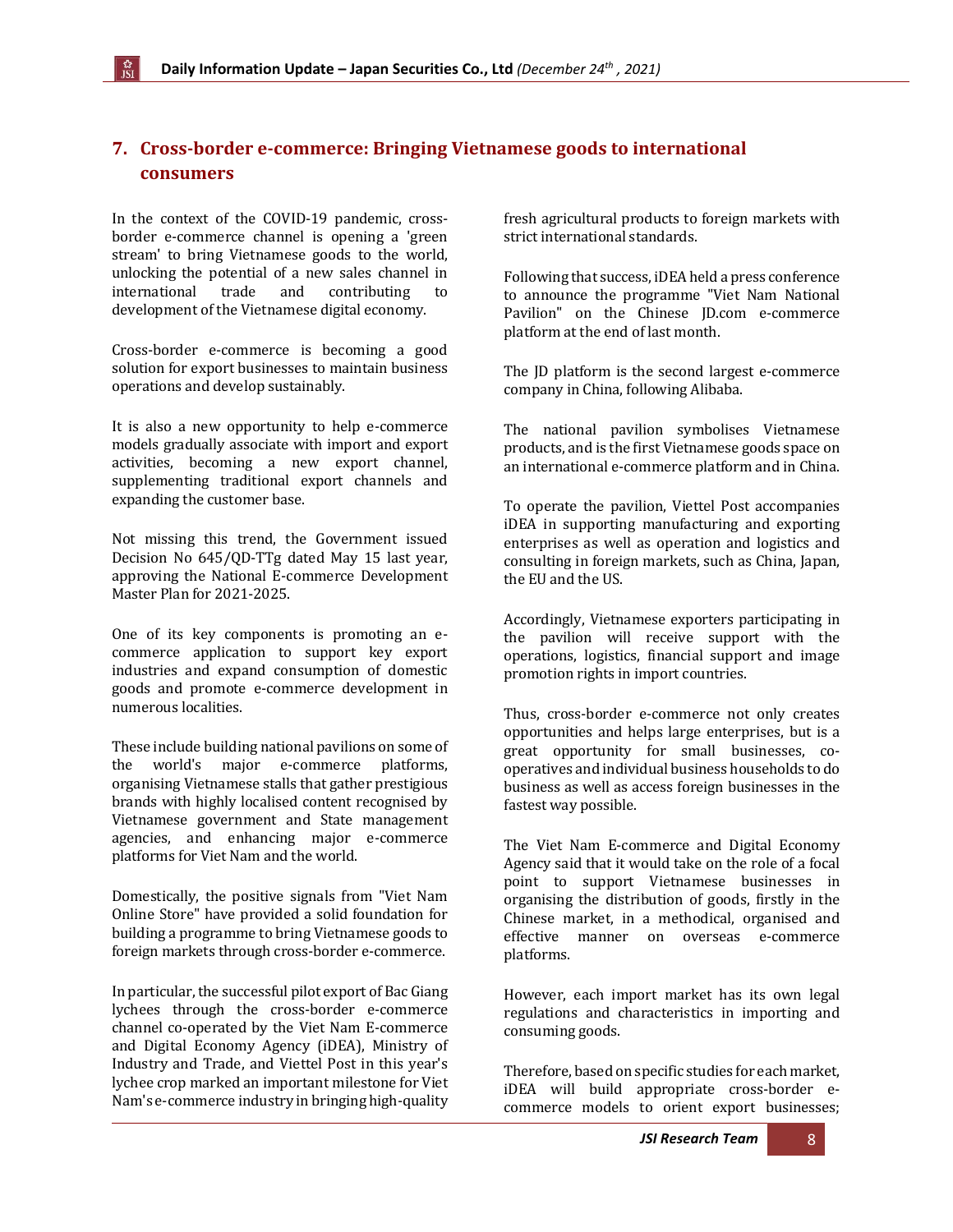ensure marketability and efficiency; and achieve the goal of expanding exports for Vietnamese enterprises to the international market through cross-border e-commerce.

វិន្ទុ<br>JSI

The agency has recommended businesses learn about the market of the import countries; focus on advantageous products; improve advertising capacity; and fully understand the regulations on quality standards to ensure cross-border logistics operation, and goods preservation.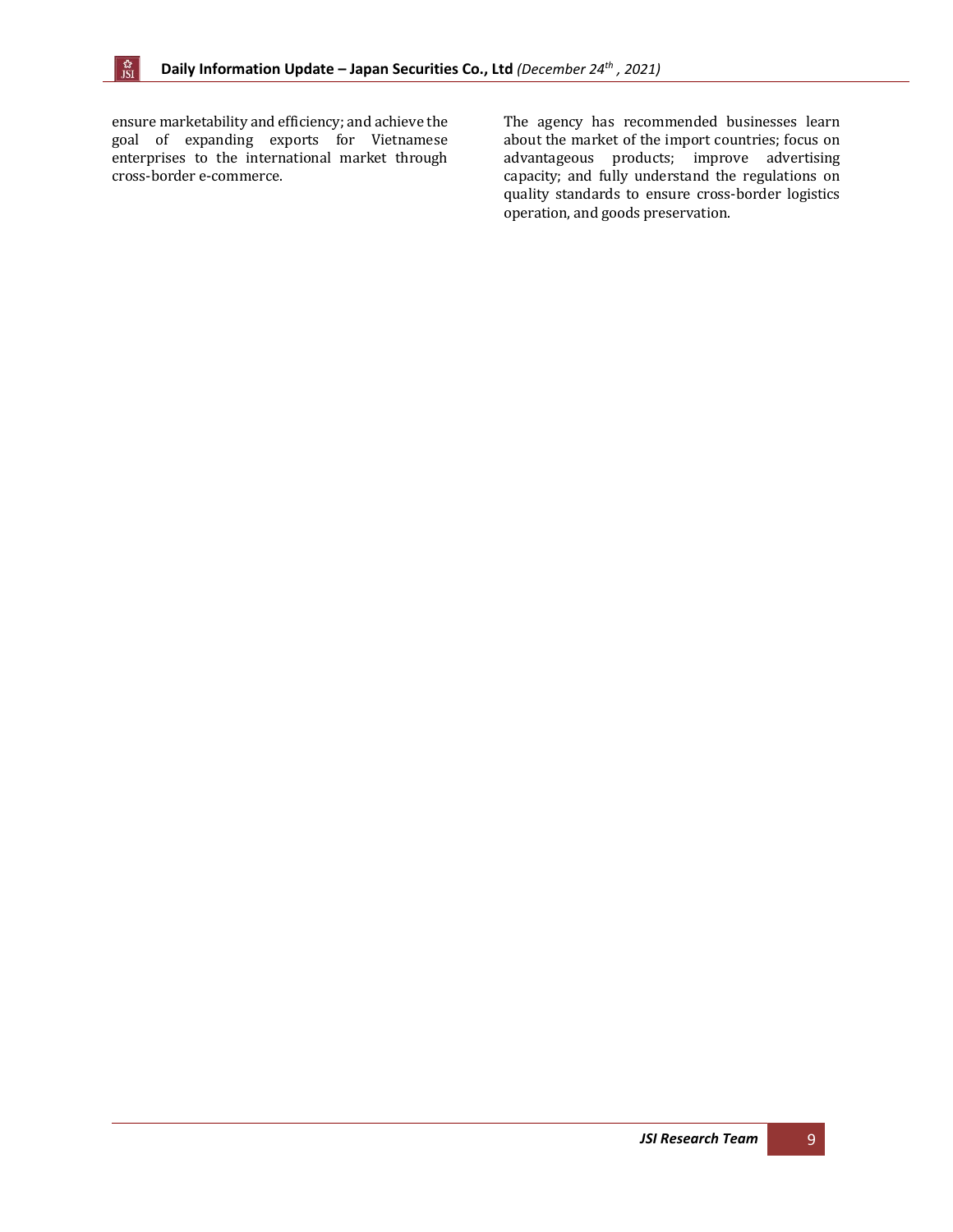# **Corporate News**

# <span id="page-9-0"></span>**8. TTE: TTE plans to issue 21 million individual shares at VND 10,000/share**

#### **↑ 6.76%**

The Board of Directors of Truong Thinh Energy Investment Joint Stock Company ( HOSE : TTE ) has just approved the Resolution to implement the private placement plan and the ESOP share issuance plan. In which, the amount TTE is expected to spend to invest in Binh Thuy Lam Dong Electricity Joint Stock Company is VND 173 billion.

Specifically, TTE plans to issue 21 million shares individually to increase charter capital in 2021. The asking price is VND 10,000 /share, 33% lower than the current market price.

TTE offers shares for the purpose of supplementing capital to seek and buy back projects with high economic efficiency.

The expected proceeds of VND 210 billion will be used by the Company to invest in Binh Thuy Lam Dong Electricity Joint Stock Company (VND 168 billion) and invest in wind power and solar power projects (VND 42 billion). Disbursement is expected in the first quarter of 2022. Besides, TTE will also issue 509,600 ESOP shares at the price of 10,000 VND/share. The issuance rate is 1.79%. This share is only transferable 50% after 1 year and the remaining 50% after 2 years from the issue date.

The amount of more than VND 5 billion expected to receive from the issuance of ESOP shares will be used by the Company to invest in Binh Thuy Lam Dong Electricity Joint Stock Company.

If the above two issuance options are successful, the charter capital of TTE will increase from nearly 285 billion VND to VND 500 billion.

Notably, on the market, TTE shares hit the ceiling at 15,000 VND/share at the beginning of the session on December 23, marking the 4th consecutive ceiling increase. The average liquidity in the past 1 month recorded more than 1,100 shares/session.

# <span id="page-9-1"></span>**9. VGC: VGC's subsidiaries are racing to reduce their 2021 profit plan**

## **↓ -0.37%**

The 2 subsidiaries of Viglacera Corporation - JSC ( HOSE : VGC ) are Viglacera Thang Long Joint Stock Company (UPCoM: TLT ) and Viglacera Hanoi Joint Stock Company (UPCoM: VIH ) respectively announced to reduce the business plan for 2021.

In which, TLT adjusted its net revenue and profit before tax target in 2021, down 8% and 44% compared to the old plan, down to VND 546.9 billion and VND 10 billion. Business value also

adjusted down from VND 592.2 billion to VND 525.8 billion.

And VIH also adjusted revenue and profit before tax down 14% and 56% respectively compared to the old plan, down to VND 511.9 billion and VND 8 billion. The production and business value in 2021 was also adjusted down 12%, to only VND 524.8 billion.